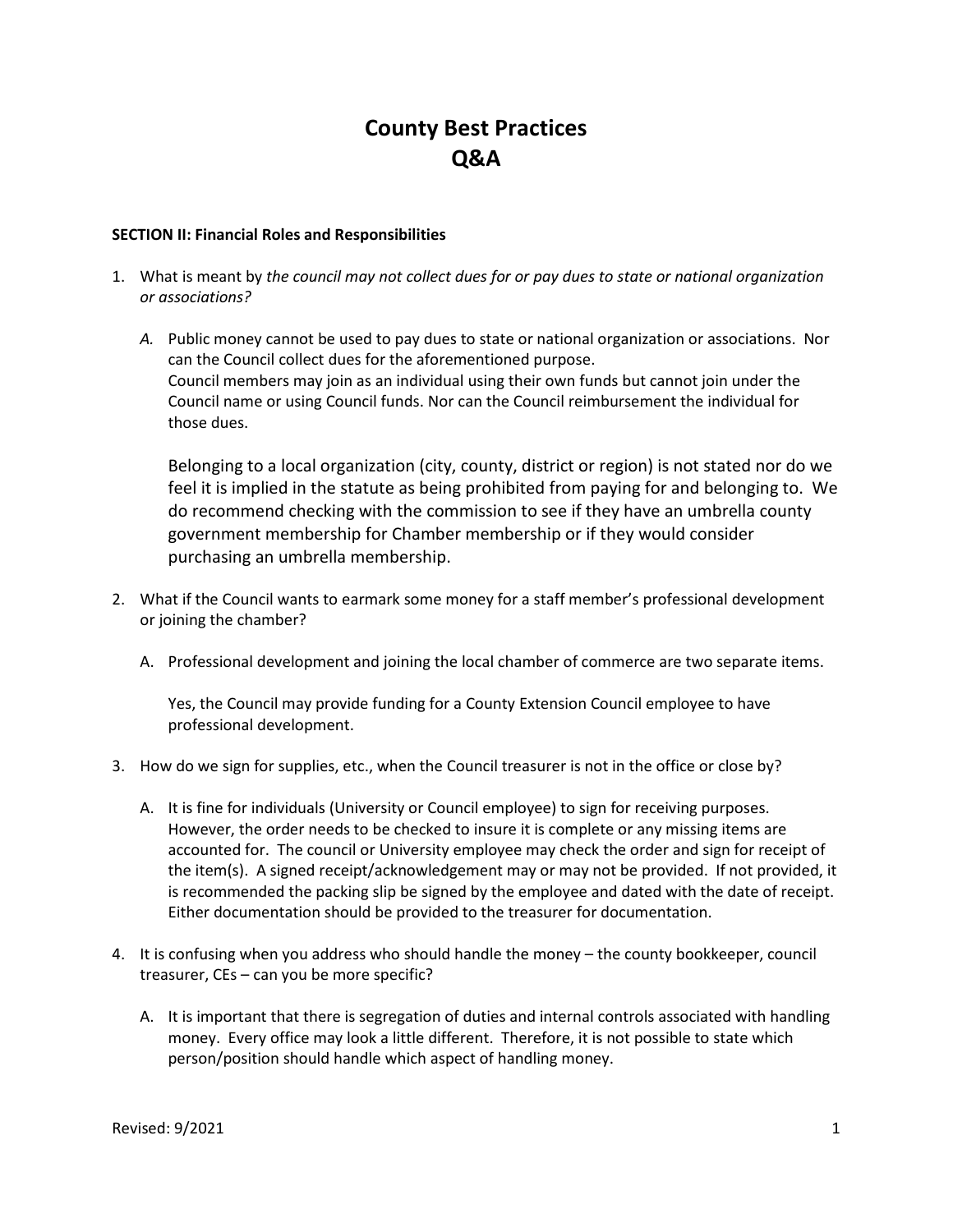- 5. What kind of legal entity is a Council?
	- A. The Council is considered a not-for-profit organization
- 6. Do you have a specific letter or document which clarifies the non-profit status of Extension Councils?
	- A. There is [a tax-exempt status of county councils & 4-H clubs letter](https://extensiondata.missouri.edu/ExtensionWay/Docs/fin-4-HTaxExemptConfirmation.pdf) on the county fiscal website.

## **SECTION IV – Proposals, Grants, Contributions, and Gifts**

- 7. For clarification, if any part of a specialist's time is on a grant, that grant has to go through campus since the specialist is a "campus resource"?
	- A. Yes, the council cannot commit/sign for a University resource.

## **SECTION V – Purchasing**

- 8. Will the Council be charged the same amount for travel since we are not traveling right now?
	- A. Yes. The travel rate is determined on an annual basis. However, because of COVID travel restrictions making 2020 an unprecedented year, we will review mileage after every quarter and throughout the year to see if adjustment can be made. We do anticipate the split to remain at 70:30 (County/University) cost share
- 9. What about the Council setting up a W-9 with a business or organization?
	- A. Setting up a W-9 can go both ways. It could be a business needing a W-9 in order to invoice the Council. Or it could be the Council needing a W-9 so the Council can invoice the business. The IRS recommends that a W-9 be requested from all vendors when you plan to make payments to them of \$600 or more.
- 10. There are times an individual will purchase an item and then the Council reimburses that individual. Is that okay?
	- A. The Council should pay vendors directly (i.e., council credit card), instead of having to reimburse a specific county employee. Or see if the vendor will invoice the Council for payment.
- 11. What about purchasing from Sam's Club, Costco, and/or Amazon if you don't have a county credit card?
	- A. Council are able to use Show-me-Shop, a part of the University's ePro program. Orders are placed in Show-Me-Shop with the appropriate county expense MoCode. Then we invoice the Council for the cost of the merchandise.

Show-Me-Shop provides the ability to order from multiple contracts supplies/vendors, including Staples and Amazon, usually at a cheaper price.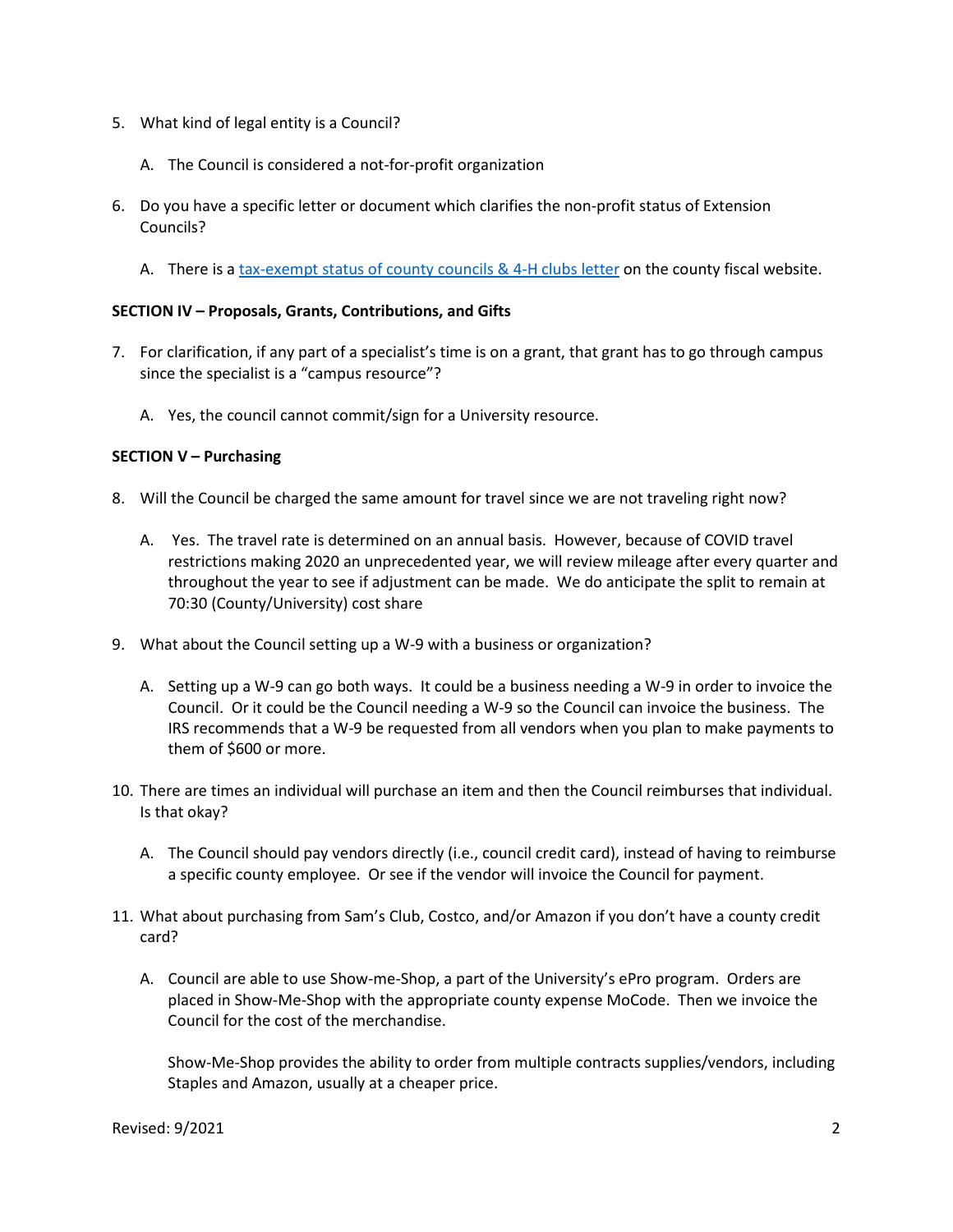For suppliers/vendors not part of Show-Me Shop the Council should consider setting up petty cash for purchases or see if the vendor will invoice.

## **SECTION VI – Receipts and Deposits of Money**

- 12. Doesn't reconciliation take care of segregation for receiving and depositing funds?
	- A. Segregation needs to happen at all phases of the financial process, just not toward the end. Reconciliation happens toward the end and is just one part of the overall financial process of handling funds.
- 13. In a small office there isn't the staff for segregation of duties and Councils don't want that much day to day activity. What should we do?
	- A. This goes back to segregation of duties. Internal controls are an important aspect of managing public dollars and we understand in small offices it is more difficult. However, you need to think through what makes sense between the bookkeeper, CES, treasurer. Then establish the best scenario and assign different pieces of the process to different people. Segregation is going to be a little different in different offices. We can help you talk through your specific situation.
- 14. Can we use Square when the credit card online registration is not available (after hours)?
	- A. The use of Square is not recommended. The University's Merchant Policy requires all merchants and personnel accepting and processing credit and debit cards to comply with the current version of the Payment Card Industry's (PCI) Data Security Standards (DSS).

To ensure Councils are in compliance with PCI DSS requirement, they should follow University Merchant policy. To use Square, this would mean:

1. When you hand key a payment into your workstation it could qualify as an SAQ C-VT (This is the SAQ you would have to complete annually, [PCI-DSS-v3\\_2\\_1-SAQ-C\\_VT.pdf](https://nam02.safelinks.protection.outlook.com/?url=https%3A%2F%2Fwww.pcisecuritystandards.org%2Fdocuments%2FPCI-DSS-v3_2_1-SAQ-C_VT.pdf%3Fagreement%3Dtrue%26time%3D1610636696690&data=04%7C01%7C%7C6d534b2033374447145408d9454c7bc2%7Ce3fefdbef7e9401ba51a355e01b05a89%7C0%7C0%7C637617017055167299%7CUnknown%7CTWFpbGZsb3d8eyJWIjoiMC4wLjAwMDAiLCJQIjoiV2luMzIiLCJBTiI6Ik1haWwiLCJXVCI6Mn0%3D%7C1000&sdata=DRppUcsj5%2BkrxvsjwfkXHIJ%2Bji0apI6reRHaLQfuWEQ%3D&reserved=0)  [\(pcisecuritystandards.org\)](https://nam02.safelinks.protection.outlook.com/?url=https%3A%2F%2Fwww.pcisecuritystandards.org%2Fdocuments%2FPCI-DSS-v3_2_1-SAQ-C_VT.pdf%3Fagreement%3Dtrue%26time%3D1610636696690&data=04%7C01%7C%7C6d534b2033374447145408d9454c7bc2%7Ce3fefdbef7e9401ba51a355e01b05a89%7C0%7C0%7C637617017055167299%7CUnknown%7CTWFpbGZsb3d8eyJWIjoiMC4wLjAwMDAiLCJQIjoiV2luMzIiLCJBTiI6Ik1haWwiLCJXVCI6Mn0%3D%7C1000&sdata=DRppUcsj5%2BkrxvsjwfkXHIJ%2Bji0apI6reRHaLQfuWEQ%3D&reserved=0)

Technically this would require you to purchase hardware (Firewall for the workstation to segment it away from all other computers on the same network). So there would be equipment costs for trying to process payments via hand keying them into a browser on a workstation.

2. Square is not a validated Point to Point encrypting solution so technically the square and the phone/tablet used would be an SAQ C [\(PCI-DSS-v3\\_2\\_1-SAQ-C.pdf](https://nam02.safelinks.protection.outlook.com/?url=https%3A%2F%2Fwww.pcisecuritystandards.org%2Fdocuments%2FPCI-DSS-v3_2_1-SAQ-C.pdf%3Fagreement%3Dtrue%26time%3D1610636696708&data=04%7C01%7C%7C6d534b2033374447145408d9454c7bc2%7Ce3fefdbef7e9401ba51a355e01b05a89%7C0%7C0%7C637617017055177257%7CUnknown%7CTWFpbGZsb3d8eyJWIjoiMC4wLjAwMDAiLCJQIjoiV2luMzIiLCJBTiI6Ik1haWwiLCJXVCI6Mn0%3D%7C1000&sdata=GlaKeZSXIwnC0oOcrYespF2iDJijFVrlJ6MR65JQNf8%3D&reserved=0)  [\(pcisecuritystandards.org\).](https://nam02.safelinks.protection.outlook.com/?url=https%3A%2F%2Fwww.pcisecuritystandards.org%2Fdocuments%2FPCI-DSS-v3_2_1-SAQ-C.pdf%3Fagreement%3Dtrue%26time%3D1610636696708&data=04%7C01%7C%7C6d534b2033374447145408d9454c7bc2%7Ce3fefdbef7e9401ba51a355e01b05a89%7C0%7C0%7C637617017055177257%7CUnknown%7CTWFpbGZsb3d8eyJWIjoiMC4wLjAwMDAiLCJQIjoiV2luMzIiLCJBTiI6Ik1haWwiLCJXVCI6Mn0%3D%7C1000&sdata=GlaKeZSXIwnC0oOcrYespF2iDJijFVrlJ6MR65JQNf8%3D&reserved=0) Would the phone or tablet be cellular and not Wi-Fi for payments? Would the phone/table only be used for credit card payments and nothing else? If yes then you can make some of the SAQ C not applicable but there would still